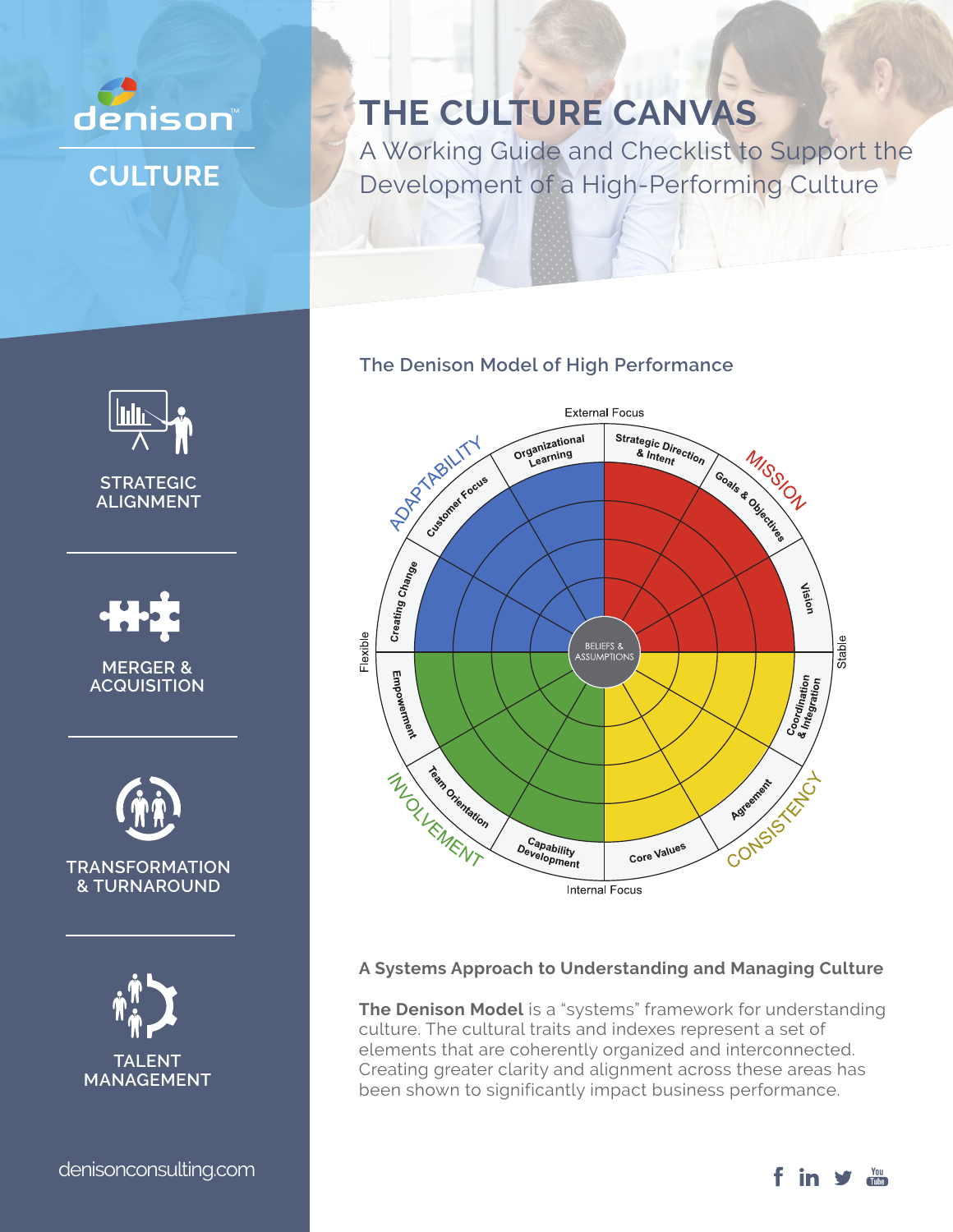# **MISSION**

Employees need to know what they are expected to do AND why. When Mission is clear and aligned, there is visible line-of-sight between short-term and long-term priorities. The longer-term purpose of the work creates excitement and motivation.

#### **Risks**

The Mission trait is closely linked to performance metrics, such as operating efficiency and growth. Lower scores in this area indicate ambiguous priorities and a high risk of driving activity without focus and failing to achieve desired results.



Mission describes why we exist and the impact we are trying to have as an organization. It is our core purpose. It is what motivates us to do our work.

#### **It answers the following questions:**

- $\blacksquare$  What does the organization do?
- Who does it do it for?
- **Now does it do it?**

#### **Vision**

Describes where we aim to be in the future. It describes our "optimal" future state. It is aspirational and intended to both challenge and inspire employees.

#### **It answers the following question:**

 $\blacksquare$  What is our ultimate picture of success?

#### **Strategic Direction**

Describes a deliberate set of activities to achieve our vision. It is often driven by strategic planning—a process that is used to set priorities, focus energy and resources, strengthen operations, and ensure that employees and key stakeholders are working toward common priorities.

#### **It answers the following questions:**

 $\blacksquare$  What are the key areas of focus we will dedicate ourselves to over the next 5-10 years?  $\blacksquare$  What will we NOT do or emphasize?

#### **Goals & Objectives**

Describes the short-term achievements that provide near-term focus and help connect what employees do day-to-day to the strategies and vision. They should be time-bound, specific and measurable.

## **It answers the following questions:**

- $\blacksquare$  What are the specific outcomes we hope to achieve this year?
- $\blacksquare$  How will we know that we are progressing toward our strategies and vision?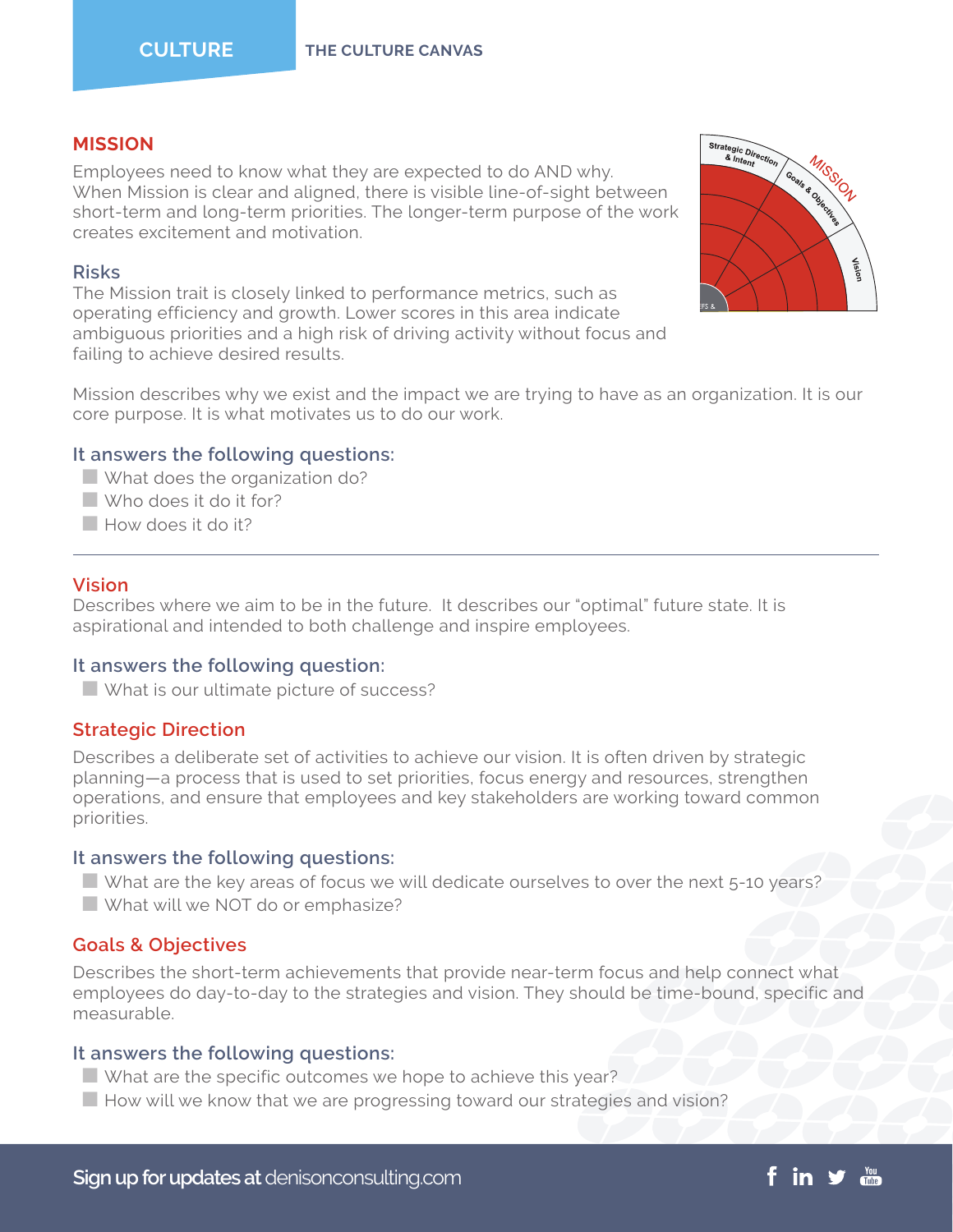# **MISSION QUESTIONS & CHECKLIST**

## **Do we have?**

- $\blacksquare$  A mission statement
- $\blacksquare$  A vision statement
- $\blacksquare$  A strategic plan
- n Goals

Are they SMART - Specific, Measurable, Attainable, Relevant and Time-bound?

## **May take the form of:**

- $\blacksquare$  Strategic plan
- $\blacksquare$  Annual operating plan
- $KPI's$
- $\Box$  Team goals
- $\blacksquare$  Individual goals

## **How are strategies and goals communicated?**

- $\blacksquare$  Team meetings
- $\Box$  Town halls
- $1$ -on-1's
- $\blacksquare$  Employee orientations

## **Who is involved in the goal-setting process?**

- $\blacksquare$  Executives
- $\Box$  Managers
- $\Box$  Individual contributors

# **MISSION NOTES**

Mission/Vision

Strategy

Goals & Objectives

#### **Are goals visible throughout the organization?**

- n Yes
- $N<sub>0</sub>$

#### **Is there a governance plan in place for monitoring progress of strategies and goals?**

- n Yes
- n No

## **How is progress reported?**

- **Employee/team meetings**
- $\blacksquare$  Scorecards
- Dashboards
- $\blacksquare$  Production boards/displays

## **How often is progress reported?**

- $\Box$  Daily
- **N** Weekly
- $M$  Monthly
- $\Box$  Quarterly

#### **How do we recognize success?**

f in y ma

- $\Box$  Financial
- $\Box$  Celebrations
- $n$  Praise

**Sign up for updates at** denisonconsulting.com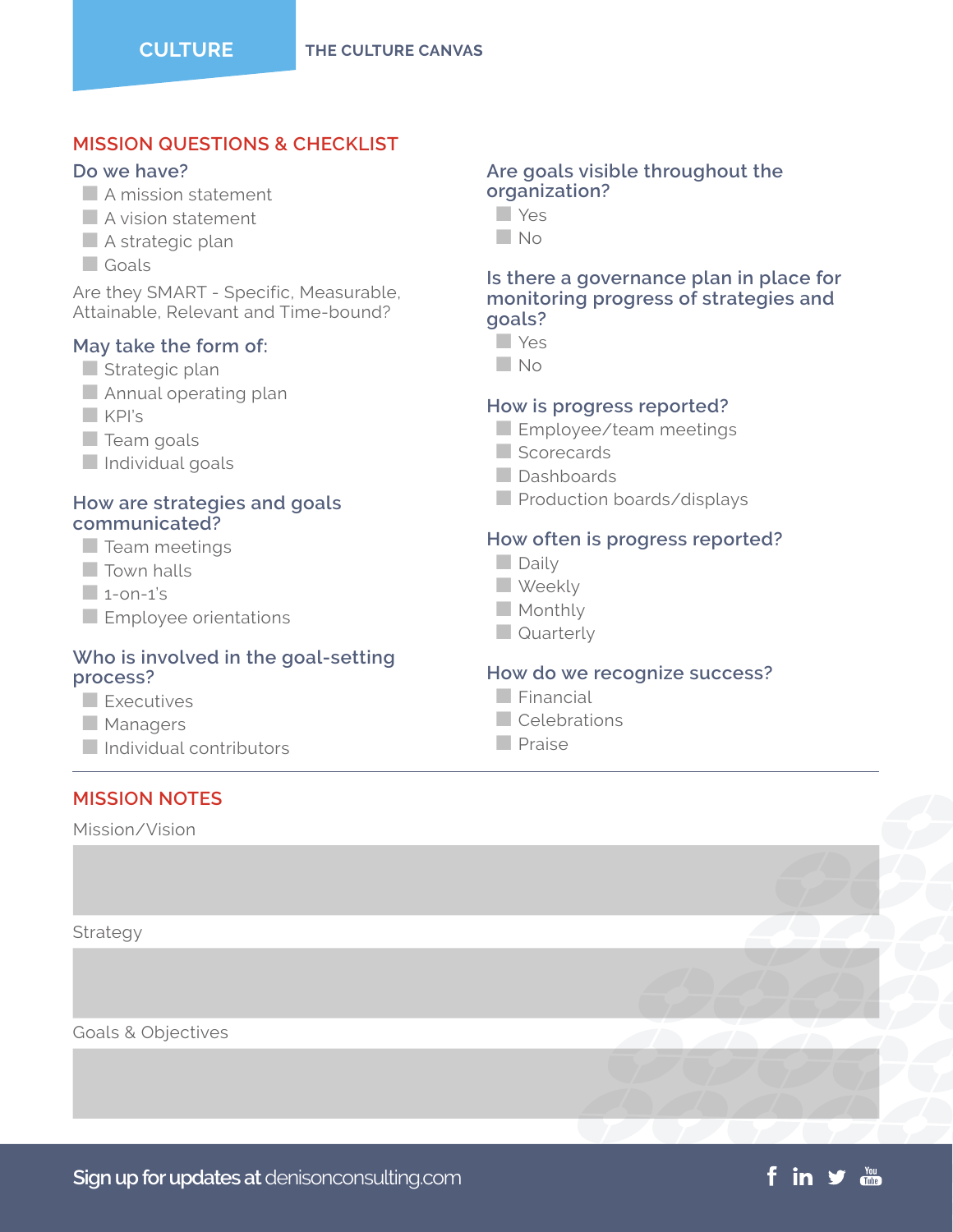# **INVOLVEMENT**

The workforce must have the skills, information, and encouragement to execute strategies and goals. Involved employees feel valued, believe they can make a difference, and act with a sense of ownership.

# **Risks**

The Involvement trait is closely linked to performance metrics such as quality, customer satisfaction and employee engagement. Lower scores in this area indicate a workforce that feels under-invested in and unable to have a positive impact on the work they do.



High involvement organizations have a workforce with the skills, information and support they need to execute strategies and goals. Involved employees feel valued and believe they can make a difference. They collaborate and are more likely to generate innovative ideas and solutions to issues and problems that arise.

# **It answers the following question:**

 $\blacksquare$  Are our people aligned and engaged?

# **Capability Development**

Leaders and managers demonstrate a sincere commitment to the ongoing development of employees' skills and knowledge to meet both the current and future needs of the organization, as well as the development goals of the individual.

# **Consider the following questions:**

- $\blacksquare$  What are the key strategies of the organization, and what capabilities are needed to execute those strategies?
- $\blacksquare$  Do we appropriate the necessary resources to develop our employees?
- $\blacksquare$  Is developing employees considered an important part of a leader's role?
- $\blacksquare$  Do we have the talent pipeline necessary for future success?

# **Team Orientation**

Creative ideas are generated, and value is placed on working cooperatively toward common goals for which all employees feel mutually accountable.

# **Consider the following questions:**

- $\blacksquare$  Is there a clear purpose for your team and a clear connection to the greater purpose of the organization?
- $\blacksquare$  Are there clear performance goals for your team?
- $\blacksquare$  Do we establish team agreements (expectations regarding how we will work together as well as what we will do together)?

## **Empowerment**

Empowered individuals have a sense of ownership and responsibility toward the organization. It requires leaders to develop mutual trust and clarify those areas where employees can make decisions, have input, or those areas that are beyond an employee's scope of responsibility.

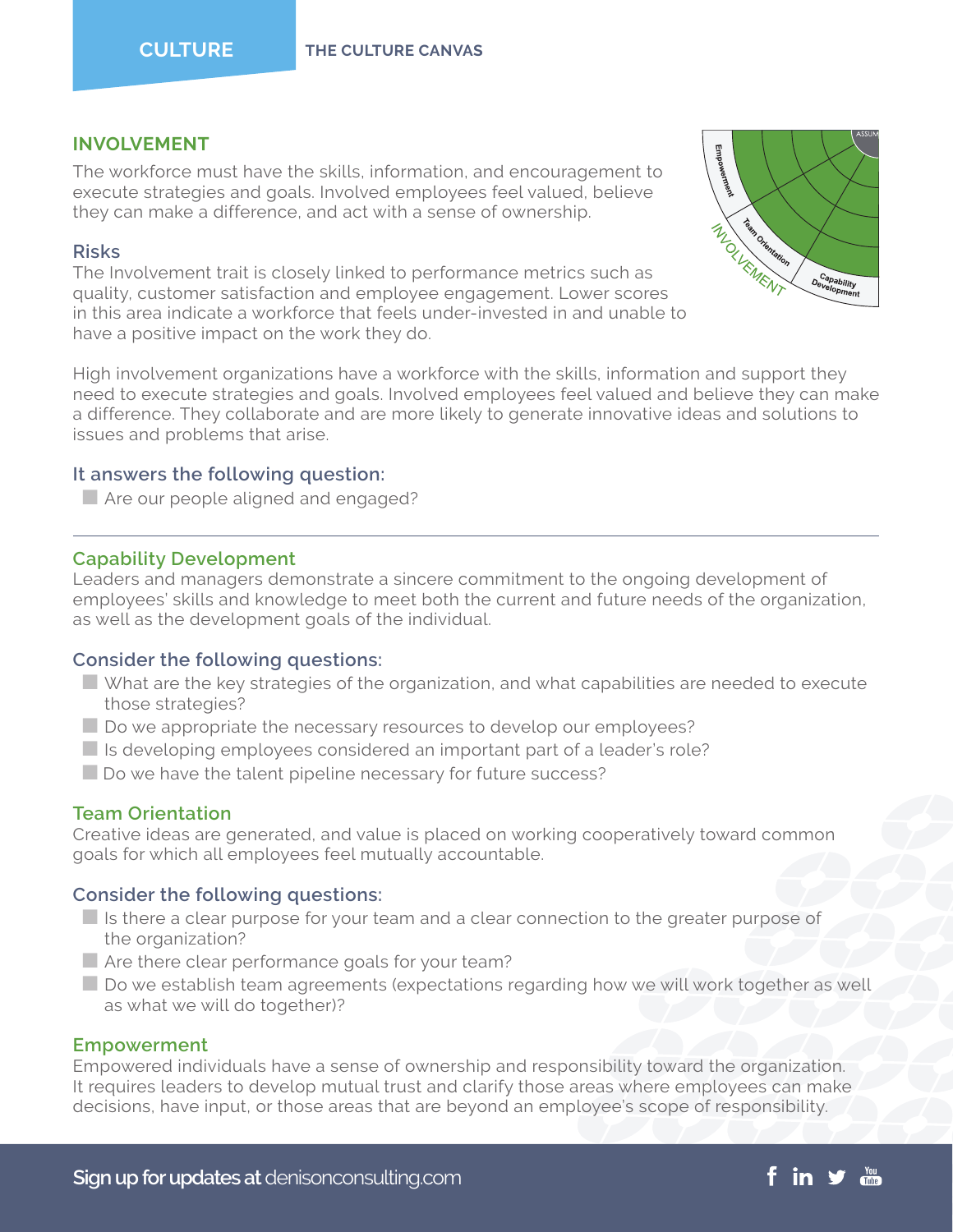### **Consider the following questions:**

- $\blacksquare$  Have we established clear boundaries (WHAT as defined by our strategies & goals, and HOW as defined by our values) within which to empower employees?
- $\blacksquare$  Is there trust in both leader and employee intentions and abilities to accomplish shared goals?

# **INVOLVEMENT QUESTIONS & CHECKLIST**

- We have an understanding of the **skills and capabilities needed in our organization**
	- **Nob/role responsibilities are clearly outlined and capture the range of skills required, including:**
		- $\Box$  Technical skills
		- $\blacksquare$  Leadership skills
		- $\Box$  Team skills
	- **No Brave an effective performance management and development process that includes:**
		- $\blacksquare$  Performance goals linked to team and organizational objectives
		- **Performance delivered in accordance** with core values and leadership principles
	- **E** Leaders are accountable for developing **talent and assuring a strong talent pipeline**
	- **No** We take a comprehensive approach to **talent management that includes:**
		- $\blacksquare$  Training programs targeting the technical, management, and leadership skills needed
		- $\blacksquare$  Participation on important projects and initiatives
		- $\Box$  Coaching and mentoring

## ■ We believe that teamwork leverages **the diverse expertise of employees and helps solve complex problems in ways that outperform individuals**

- $\blacksquare$  Teamwork is rewarded and recognized
- $\blacksquare$  Team goals are aligned with the organization's goals
- $\blacksquare$  Team agreements are utilized to clarify team norms and expectations
- $\blacksquare$  Teamwork expectations are included in the performance management process
- **We empower employees within a culture of shared values and clear goals, then reduce or remove bureaucratic controls so people can commit their talent to achieving those shared goals**
	- $\blacksquare$  Information about the business is widely shared
	- $\blacksquare$  The vision, strategy, goals and values are clearly defined
	- $\blacksquare$  Leaders clarify the decisions that employees can make or influence, and those that are beyond their range of responsibility
	- $\blacksquare$  Feedback is offered and expected so that employees receive ongoing guidance on actions taken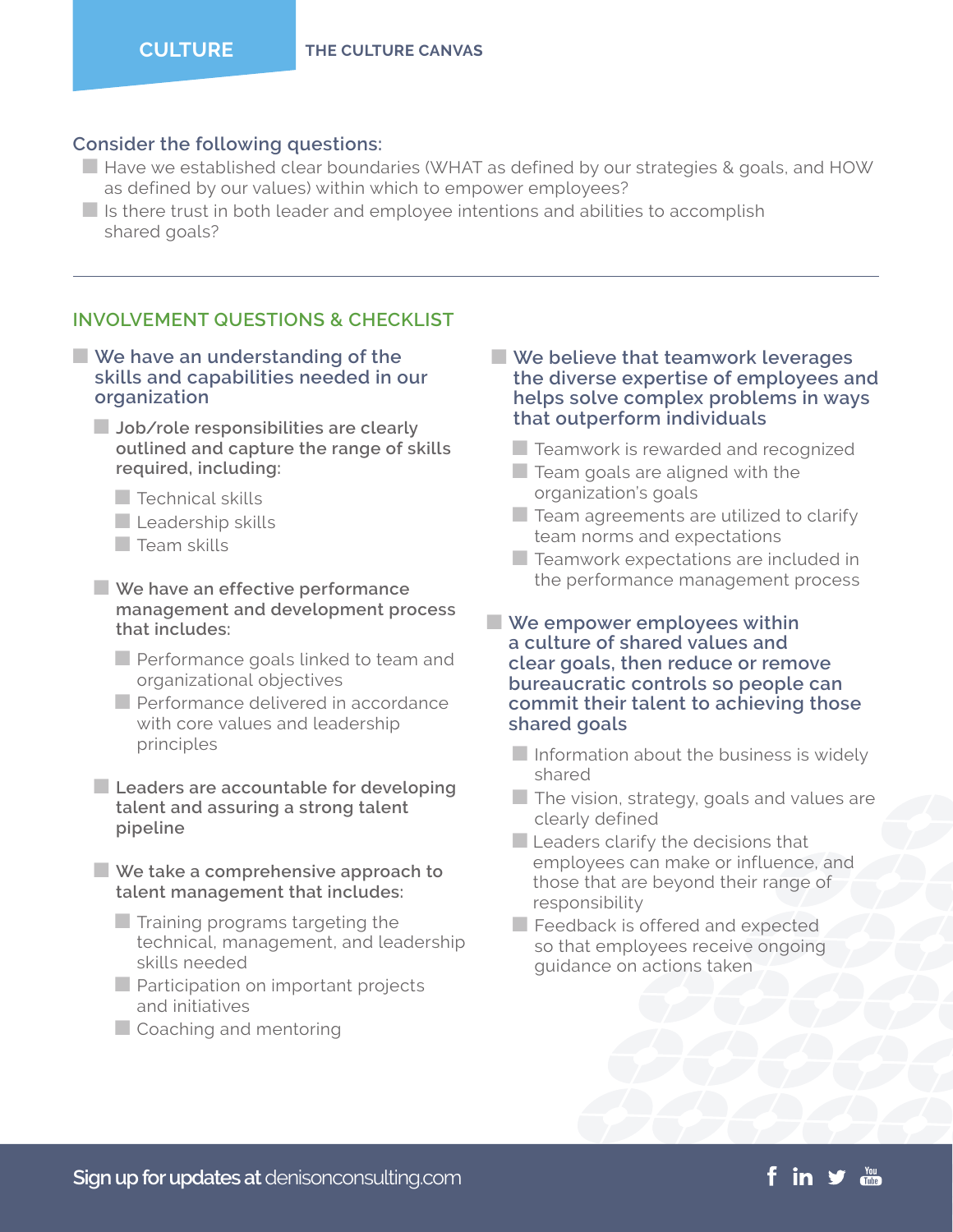# **INVOLVEMENT NOTES**

Capability Development

Team Orientation

Empowerment

# **ADAPTABILITY**

High performing organizations go beyond "responsiveness" and proactively look for new and improved ways to do work. Successes and failures are considered learning opportunities. Customer needs and expectations are understood and considered as decisions are made.

#### **Risks**

The Adaptability trait is closely linked to innovation, customer satisfaction and growth. Lower scores in this area indicate concern about the ability to serve the customer. It also suggests an environment where fear and finger-pointing is more prevalent than learning from successes and failures.

#### **Consider the following question:**

 $\blacksquare$  Are we listening to and responding to changes in our operating environment?

## **Creating Change**

Change is an important part of the way we do business. We welcome new ideas and are willing to try new approaches to doing things. Being fast and agile allows us to read the business environment, react quickly to trends, and anticipate future changes.

## **Consider the following questions:**

- $\blacksquare$  Is change typically considered an "initiative" or is it a core competency of the organization?
- $\blacksquare$  Is change usually met with excitement or resistance?

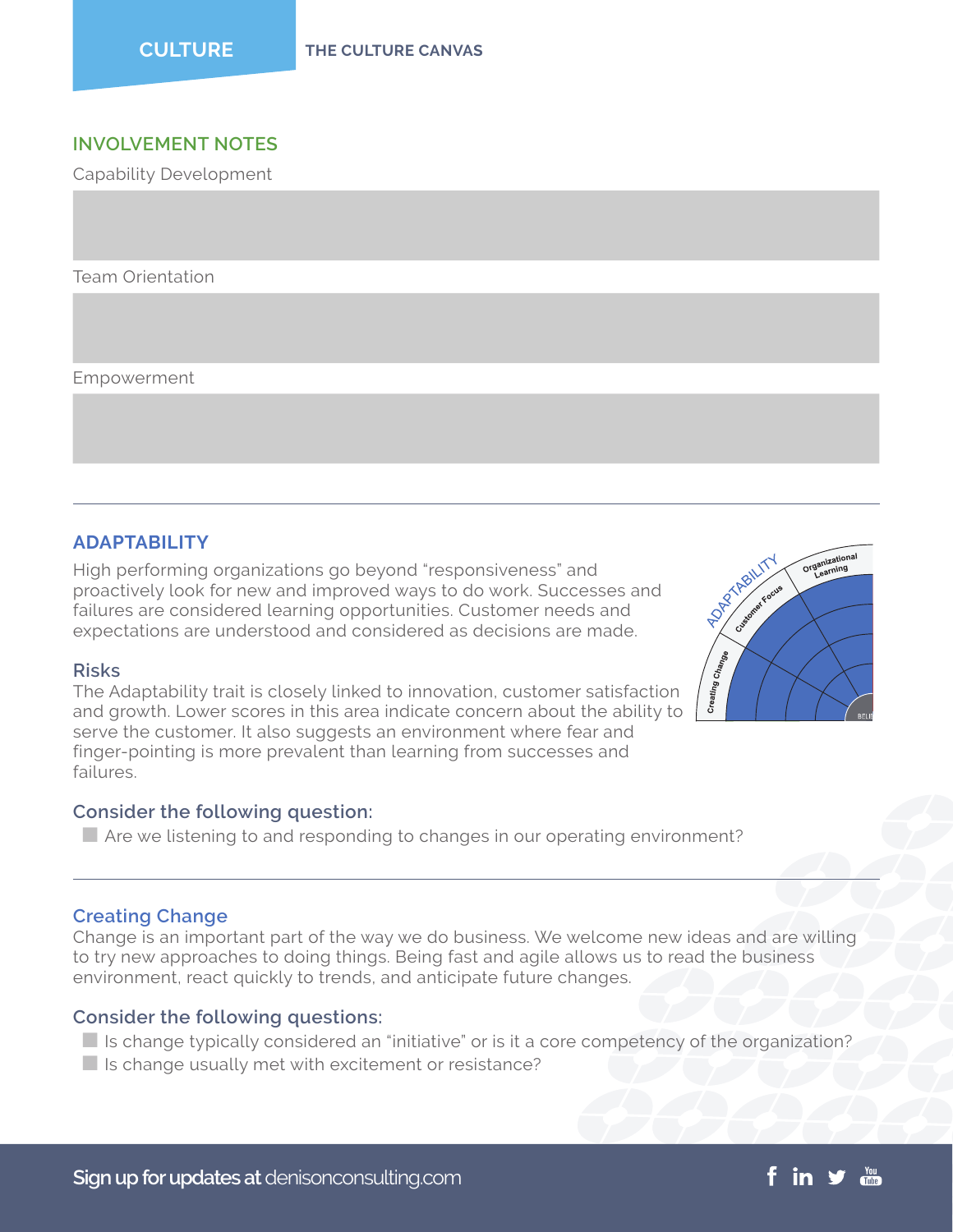#### **Customer Focus**

Understanding and anticipating customer needs. There is a passion and desire to cultivate customer relationships, seek customer input, and adjust products and services to create loyal customer relationships.

#### **Consider the following questions:**

- $\blacksquare$  Do we actively and consistently solicit customer input and feedback?
- $\blacksquare$  Is customer feedback widely shared?
- $\blacksquare$  How is it acted upon?
- $\blacksquare$  Is everyone clear about who their customers are?

## **Organizational Learning**

The ability to engage in continuous learning is viewed as a critical business asset. Our first reaction to reasonable mistakes is not, "Who is to blame?" but rather, "What can we learn?"

### **Consider the following questions:**

- $\Box$  Do we have a system to capture and disseminate important organizational learnings?
- $\Box$  Do people feel safe speaking openly about mistakes?
- $\blacksquare$  What is management's typical reaction when failures or mistakes occur?

# **ADAPTABILITY QUESTIONS & CHECKLIST**

### ■ We have a consistent process for how **we implement change initiatives**

- $\blacksquare$  The need for changes are effectively communicated
- $\blacksquare$  Planning and implementation of changes typically involve those most impacted by the change
- $\blacksquare$  We provide the necessary training needed for changes to be successfully implemented
- $\blacksquare$  We effectively evaluate the risk and expected benefit of changes
- $\blacksquare$  We reward employees and teams that challenge the status quo

## ■ We have a strong commitment to **understanding and serving our customers**

 $\blacksquare$  We have established mechanisms for engaging our customers

- $\blacksquare$  Customer feedback (including successes and failures) is widely shared
- $\blacksquare$  We coordinate across the organization to effectively serve our customers

#### ■ We believe learning from our successes **and failures is a critical ingredient to our success**

- n We conduct "lessons learned" or AARs (After Action Reviews) to capture and share learnings
- $\blacksquare$  We have processes and tools for assessing and managing risk
- $\blacksquare$  We focus on what we can learn vs. who is to blame when things do not go as expected
- $\blacksquare$  We are actively seeking to understand what is going on in our environment and translating that learning into action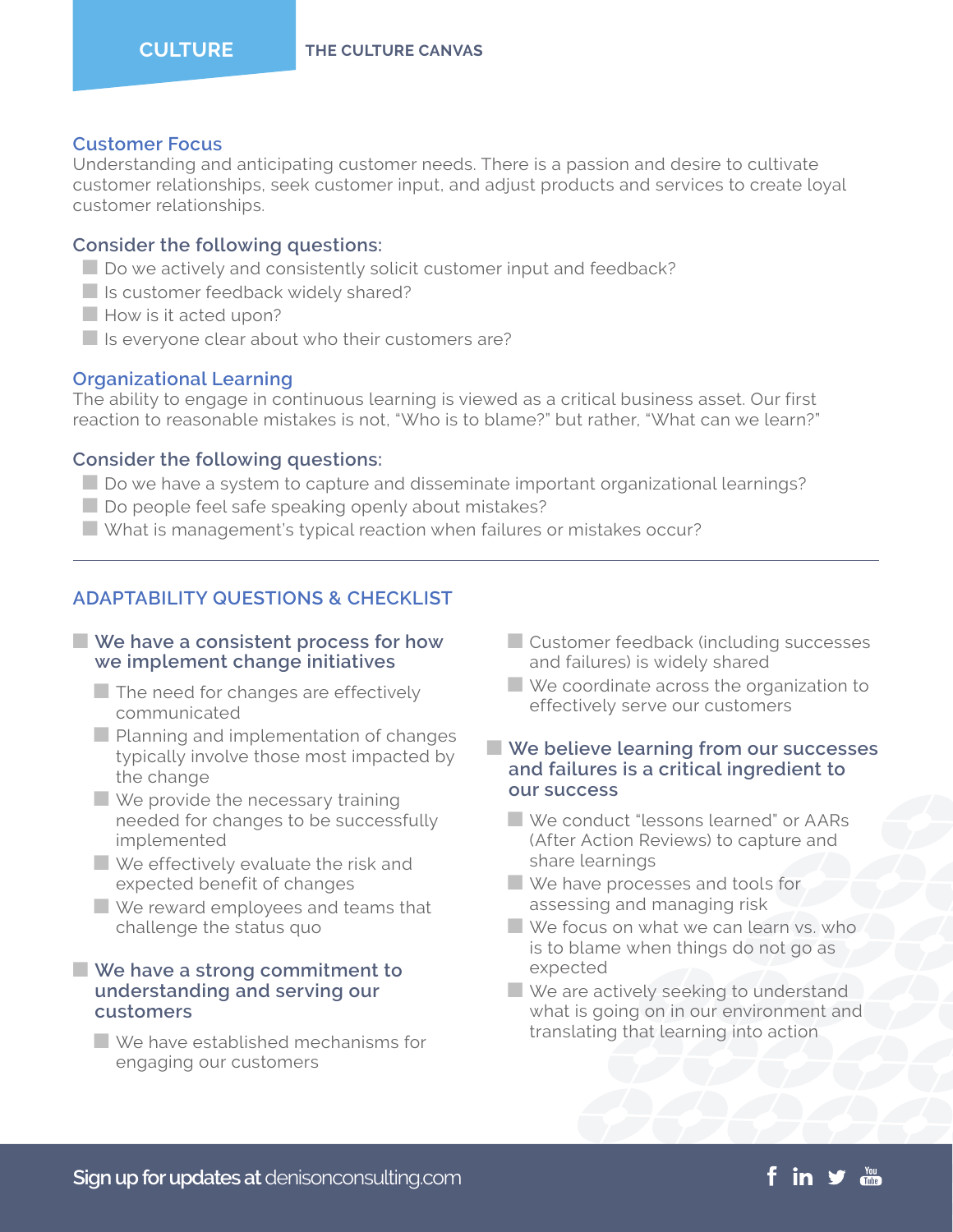# **ADAPTABILITY NOTES**

Creating Change

Customer Focus

Organizational Learning

## **CONSISTENCY**

To maximize execution in the workplace, it is important to be able to work across various boundaries and eliminate silos. Problems must be resolved and agreement reached. Core Values set clear behavioral expectations.

#### **Risks**

The Consistency trait is closely linked to performance metrics such as operating efficiency, quality and employee engagement. Lower scores in this area can result in competing and redundant actions due to silo behavior. Problems are left unresolved and behaviors and actions that are counter to the Core Values are tolerated, creating skepticism or even cynicism.

Consistency in organizations is critical to creating efficient operations, producing quality products and services, and setting clear expectations for how employees and leaders will work together to accomplish common objectives.

#### **Consider the following question:**

 $\Box$  Do our systems, processes, and behaviors drive efficiency, reliability, and results?

#### **Coordination & Integration**

Coordination & Integration refers to how different functions, locations, and units work together to achieve common goals and execute against the strategic priorities of the organization. Organizational boundaries help define work processes and accountabilities rather than serving as a barrier to getting work done. There are clear expectations for how groups serve each other's needs.

#### **Consider the following questions:**

- $\blacksquare$  How easy or difficult is it to work with someone from another part of the organization?
- $\blacksquare$  Is there awareness and alignment of goals across teams and levels?

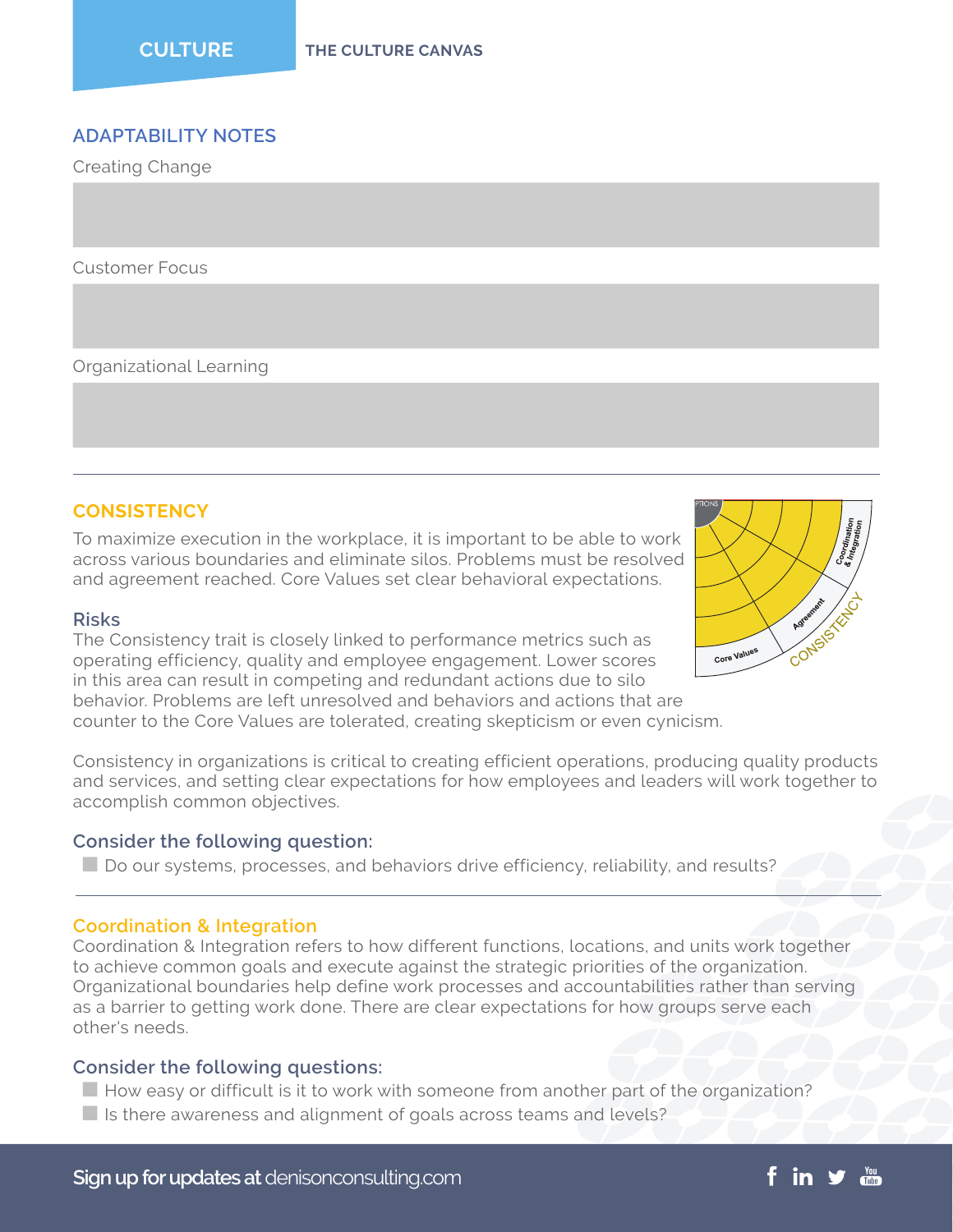$\blacksquare$  What are the key deliverables that we provide to others across the organization? What are the key deliverables that we get from others across the organization? Do we ever discuss how well we are meeting each other's needs?

# **Agreement**

When facing issues or problems that are complex, involve high stakes, and/or require a high level of buy-in to ensure resolution and implementation, taking the time to fully understand the issue and working to reach agreement becomes critical.

## **Consider the following questions:**

- $\blacksquare$  When problems and issues arise, are we able to surface them and discuss them in a constructive manner?
- $\blacksquare$  Are we "conflict averse" or do we utilize conflict to generate positive action?
- $\blacksquare$  Is it a safe environment to express disagreement and different opinions?
- $\blacksquare$  What are the key issues and/or problems on which we disagree—or for which we need greater alignment and consensus?

#### **Core Values**

Core values represent the "non-negotiables"—the values that are at the center of who you are and what you do. When the core values are clear and practiced, they create the context for making important decisions and help articulate your identity to both current and potential employees as well as customers.

#### **Consider the following questions:**

- **N** What gets recognized here? What gets people in trouble?
- $\blacksquare$  Do our values quide our behaviors and actions as we interact with internal colleagues and external stakeholders?
- $\blacksquare$  Are there implications for consistent/inconsistent behavior?

## **CONSISTENCY QUESTIONS & CHECKLIST**

#### ■ We have a set of articulated core values

- $\blacksquare$  They are meaningful and memorable
- **They are reinforced through:** 
	- $\blacksquare$  Leader communications (formal and informal)
	- $\blacksquare$  Hiring decisions
	- $\blacksquare$  New employee orientation
	- **Performance reviews**
	- $\blacksquare$  Business decisions
	- $\blacksquare$  Recognition and rewards programs
	- $\blacksquare$  Stories that reinforce the values in practice

 $\blacksquare$  There are consequences, both positive and negative, for behavior as it relates to the values

## ■ We successfully coordinate & integrate **across organizational boundaries**

- $\Box$  Goals are transparent throughout the organization
- Cross-team agreements are developed to clarify needs and expectations
- $\Box$  We regularly meet with groups with whom we need to coordinate to evaluate our working relationship
- $\blacksquare$  Cross-functional teams are utilized to work on important projects and initiatives